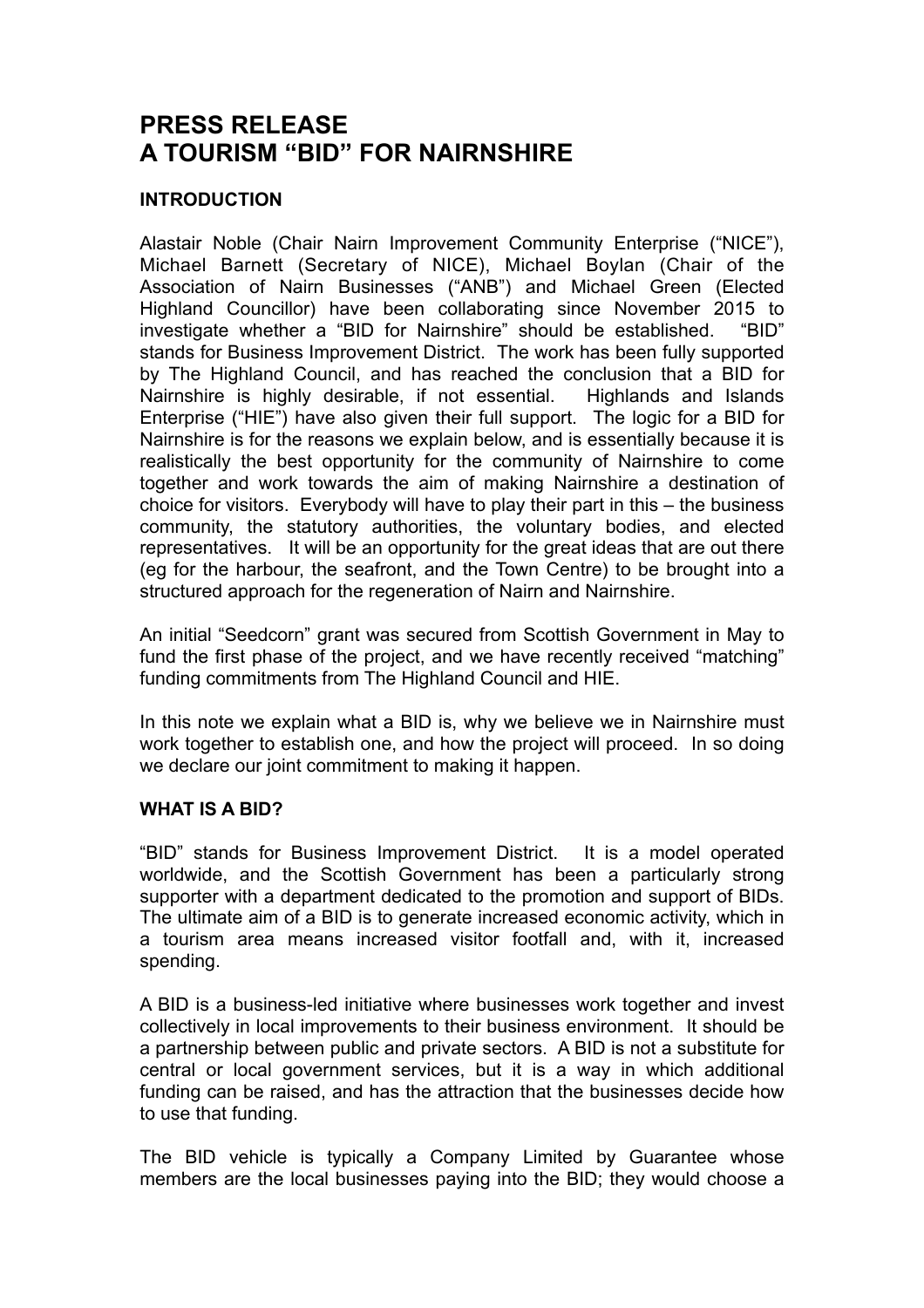Board of Directors, and the company would employ a Manager and support staff to deliver an agreed business plan over a 5 year initial period. Besides the normal corporate governance issues, an important statutory aspect of a BID is that the legislation requires that the Local Authority collect contributions ("a levy") from the owners of commercially rateable properties in the BID area. The levy is in effect an additional amount payable under the commercial rating system.

So, stripped to its essentials a BID is a five year agreed business plan that operates to a budget, and the payers of a rating levy determine how to spend the levy and any other funding that can be secured. From the research undertaken (see below) the typical annual budget for a town of Nairn's size would be about £150,000, and the typical small business would pay an annual levy in the range £150 to £250. It is not difficult to work out how even quite a modest increase in local visitor footfall will amply repay the annual expense of £250 – perhaps 6 extra visitor nights for a small hotel, and for the area's service providers (eg butchers and plumbers) a commensurate increase in sales to the hotel owners. Big businesses (eg supermarkets) would pay an annual levy of the order of £5,000.

## **WHY SHOULD NAIRNSHIRE HAVE A BID?**

For as long as many of us can remember, Nairn has debated with itself what it wants to be, and has rightly or wrongly felt ignored. Various initiatives aimed at economic regeneration have happened, and typically run out of steam or not been supported by key elements of the community. The initiatives have focussed mainly on the High Street and tourism. In one way or another they have all been about increasing visitor footfall, in recognition that without increased and sustainable footfall Nairnshire as a tourist destination will not prosper. But what has been lacking is a joined up approach, any structure into which the initiatives can fit, no discipline such as a budgeted business plan for a lengthy period, and most fundamentally the absence of a shared vision of where Nairn and Nairnshire want to be positioned.

There are three options for Nairnshire's approach to its future which almost inevitably will rely on tourism – to go backwards, to do nothing, or to move forwards. Doing nothing is effectively in today's competitive world equivalent to going backwards, and it would appear to be a no-brainer that Nairnshire should take steps to go forwards, which as stated essentially means increasing the visitor footfall. Given Nairnshire's and the Highlands' natural assets, the focus must be on tourism in all its forms, and we have to recognise that we are in competition with everything and everybody outwith Nairnshire – the rest of the Highlands and Scotland, the UK and the world.

We must also be brutally frank with ourselves. There have in recent years been too many separate factions and interests in Nairnshire and an abject failure to work together at all levels. Time and time again new ideas have been met with negativity and there has been no proper engagement to examine their merits. That is not fair to those who have demonstrated their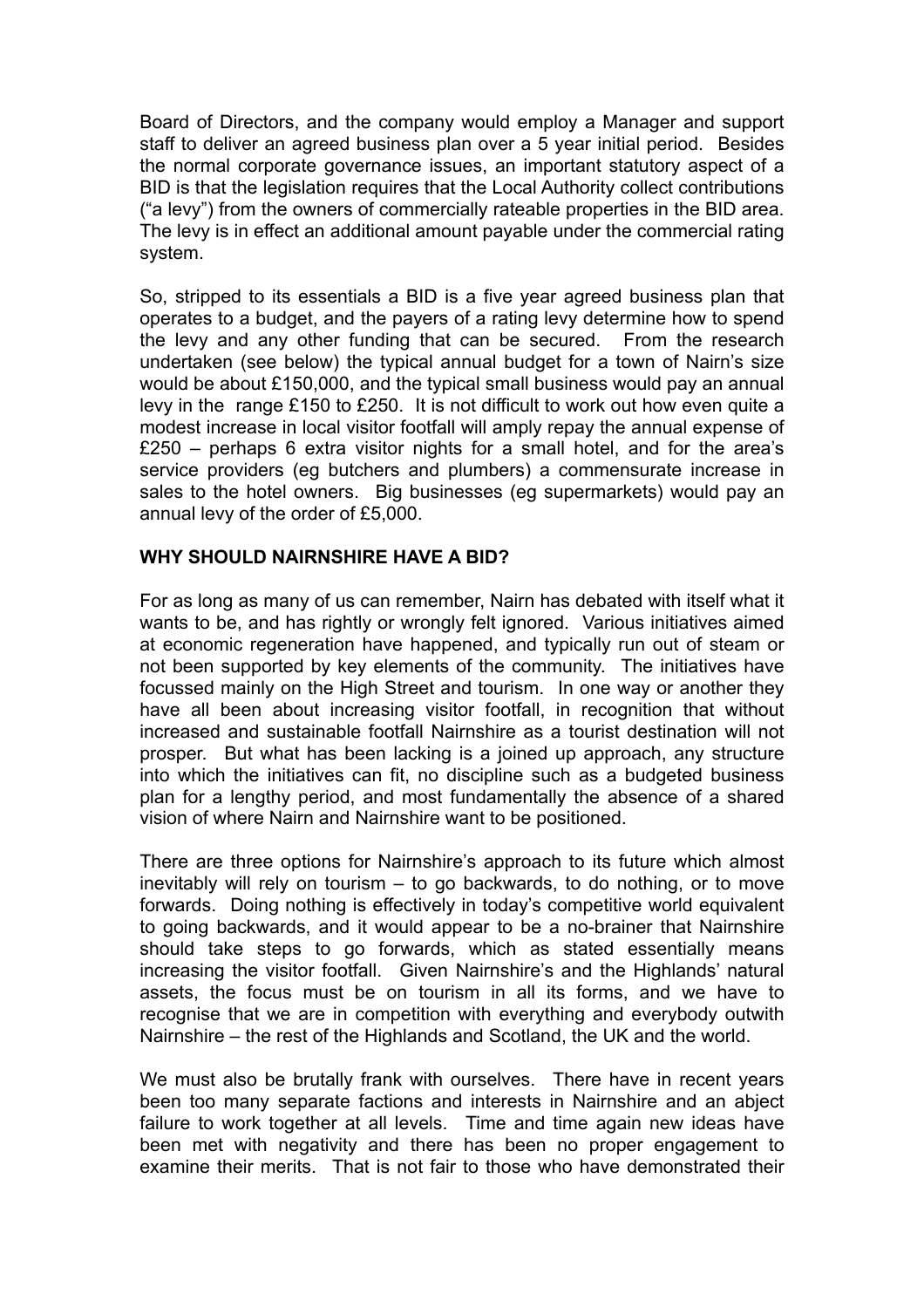commitment to risk and generating ideas, nor is it fair to the community who are denied the opportunity to express a view. Continuing to be frank, when we engaged with HIE to seek support, the feedback was that "Nairn must speak with one voice" and that one phrase probably encapsulates the key challenge.

There is no point in looking backwards, let alone apportioning blame, and to go forward to success we must recognise collective responsibility for past failures and resolve to not let that happen again. We must work together constructively as a community. We do think this is the "last chance saloon" for Nairnshire, because if we do nothing competitors will increasingly take market share, and the pool of unpaid volunteers with the energy and commitment required to change things will steadily diminish.

### **WHY WILL A BID MAKE A DIFFERENCE TO NAIRNSHIRE?**

There are five very good reasons to believe this.

The **first** is that a BID offers a structured approach, because it involves a company working to an agreed 5 year business plan and budget.

The **second** is that the local businesses that own the company pay a levy, they control the company, and it is in their interests that it should work and that they get a return on their investment.

The **third** is that the company employs people (a manager with support staff) to run the business of the BID to an agenda set by the owners of the BID company.

The **fourth** is that there is no direct political influence on the BID company, and it is unlikely that factions with their own agendas will be able to influence it. The BID company owners decide what it is going to do and it succeeds or fails by reference to its own efforts and decisions.

The **fifth** is that Scottish Government and the Highland Council are fully committed to making BIDs work. There is ample evidence of success across Scotland, and that local BIDs have been real game changers.

Of the above, the third is probably the most significant because it brings a new aspect – local businesses pay people to deliver the business plan they determine. It is also worth noting that BID funding is probably unique in that the levy is a payment determined by statute, but spending the funds raised is entirely under the control of local businesses.

### **WHAT ABOUT THE TOWN CENTRE?**

Although it has not received much publicity in the last year, there is a plan for the Town Centre, being the output of two public Charrettes hosted by The Highland Council. The "Nairn Town Centre Plan" report was published in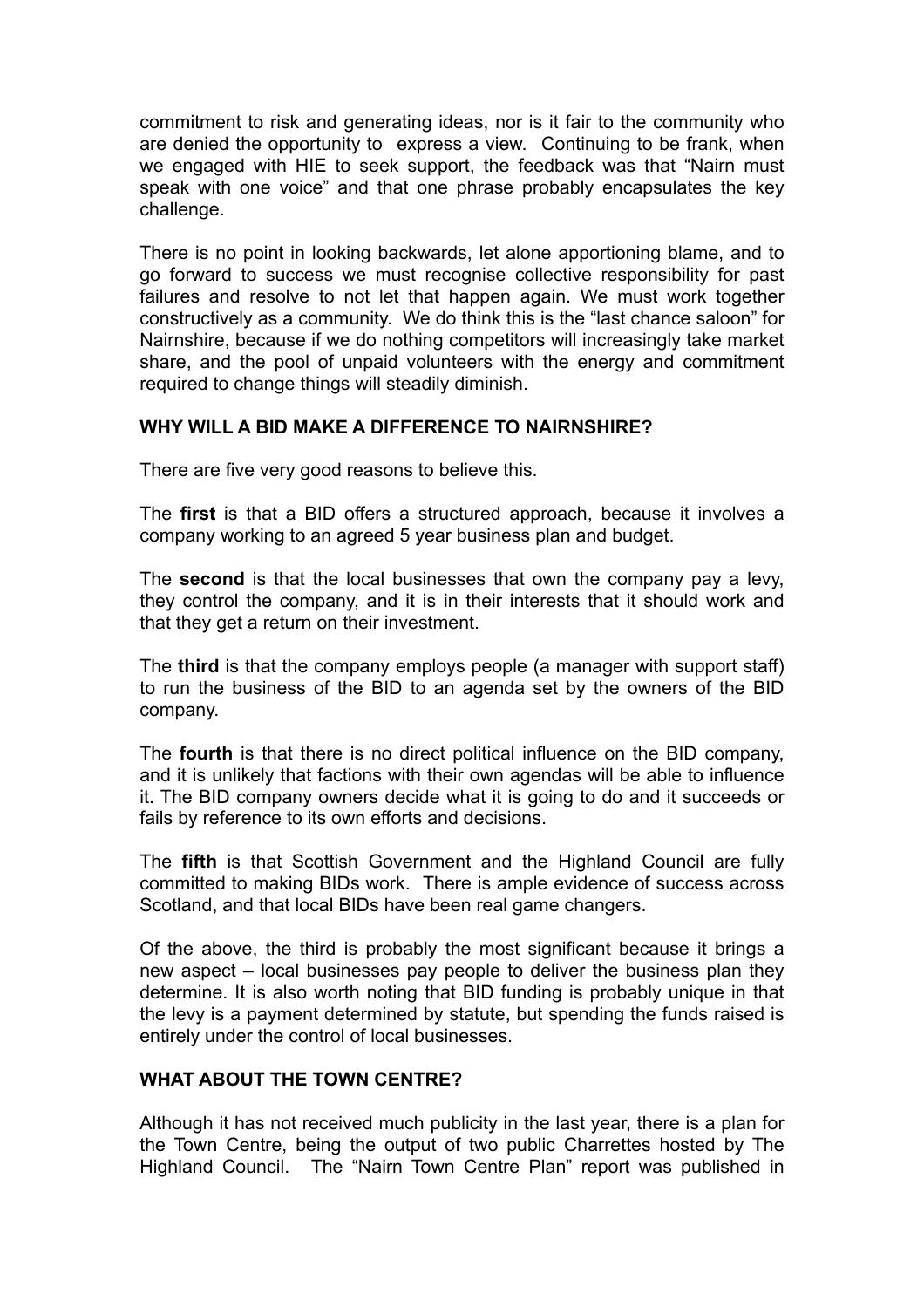October 2015, and records that NICE, the ANB and The Highland Council have committed to working together to deliver it. Through its membership of DTAS (the Development Trusts Association of Scotland), NICE secured a grant from Scottish Government to hire an adviser to take the project forward. The Highland Council and NICE organised events in April to share what was planned with local representative bodies, and NICE will be presenting the Charrette conclusions and the recommendations of its adviser for next steps to the community in the New Year..

The point about the Town Centre Plan is that it is a vital element in the regeneration of Nairn. It is common ground that the town's centre must act as a "magnet" for visitors, and as a link to the High Street and Nairn's visitor attractions. It is also common ground that the King Street building housing the old police cells should ideally be brought into use as a "gateway" to the town centre. The plan for a micro-distillery regrettably stalled, and it is hoped that the BID will play an important role in making sure the building is put to best use with the object of increasing visitor footfall.

## **WHAT STEPS HAVE BEEN TAKEN TO RESEARCH BIDs?**

BIDs are administered by a team in Scottish Government and their Director Ian Davison Porter made an initial visit to Nairn in November 2015 and strongly encouraged Nairnshire to seek BID status. It was recommended that we visit other BIDs, and Highland Council arranged a first meeting with the Loch Ness and Inverness City BIDs. We then visited Oban, Largs and Crieff, and NICE through its membership of DTAS was able to secure a grant which funded us to do this. The information gathered was invaluable, and a summary of key messages is attached as Appendix 1.

## **WHAT DO BIDs TYPICALLY DO?**

There is no prescriptive list, but the BIDs we visited have done things ranging from enhancing local services and facilities to promoting events and festivals. Nothing is ruled out, subject to the limitation that the BID cannot replace services that the Local Authority is obliged to provide.

### **WHAT OTHER BENEFITS CAN BE EXPECTED FROM HAVING A BID?**

The most obvious is the community cohesion that it brings – a structure through which the whole community can work to deliver what it wants. Fundamental to this will be establishing a shared vision of the objective, and the BID will be the enabler for this.

From the funding perspective, there is widespread evidence that having a BID provides leverage and opens the doors to other funding streams. So whilst the annual budget of the BID will not support "big ticket projects', the fact that the community is working with and supporting the BID gives funders the confidence that there is community commitment, and that the community deserves financial support. This is one respect that Nairnshire for the reasons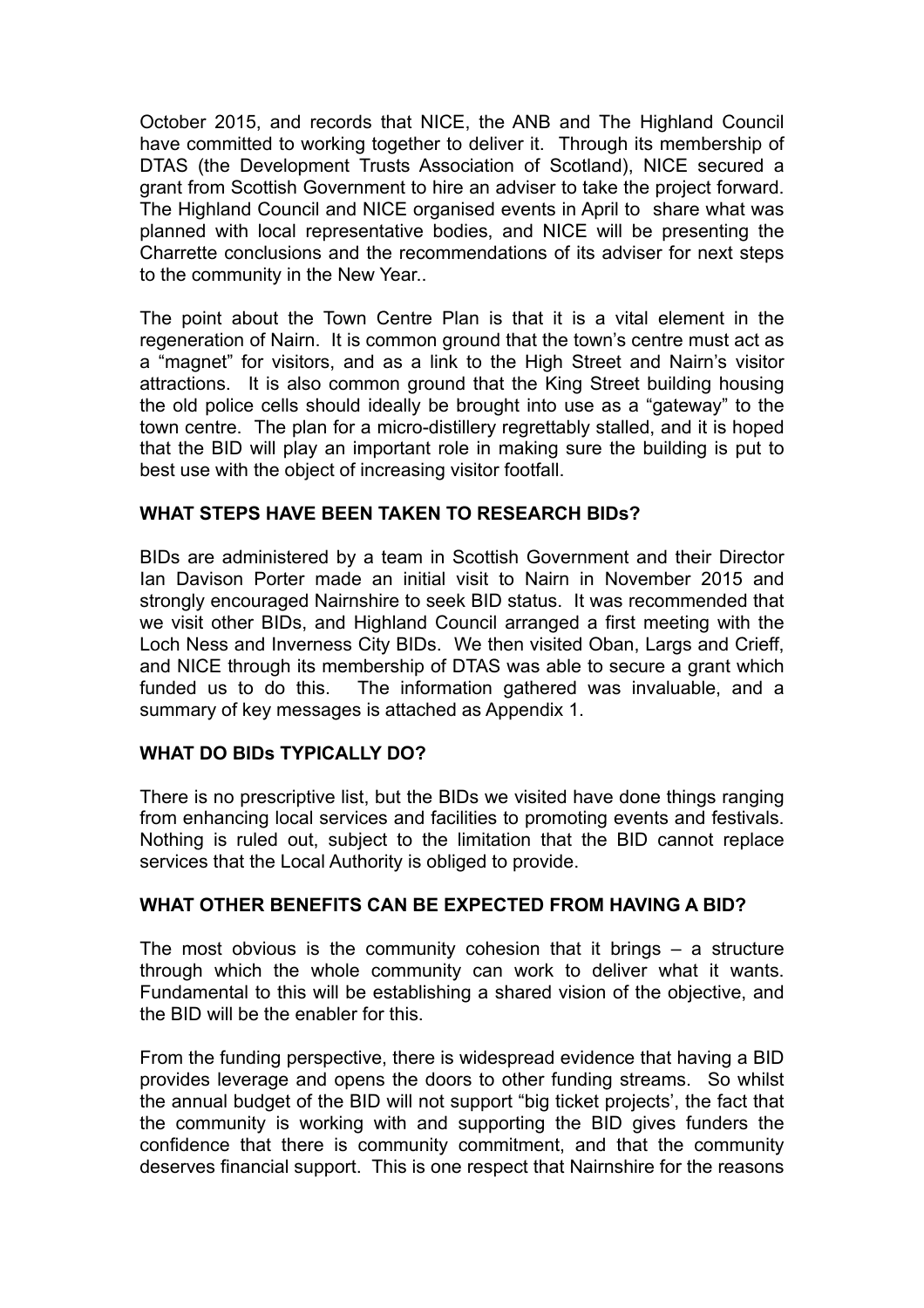mentioned above has struggled with attracting the attention of funders. We have to recognise that we are in a competitive world for funding, and we have to demonstrate community cohesion to even open the doors.

## **WHAT SUPPORT CAN WE EXPECT FROM SCOTTISH GOVERNMENT, THE HIGHLAND COUNCIL and HIE?**

There is an office in Scottish Government that is responsible for BIDs, and it is clear that they are very "hands on". Their expressed intention is that every BID should succeed and they have made it clear that we can expect a very high level of support and assistance from them and from the BID network. We were invited with other prospective BIDs to an induction event in September and have been provided with templates for matters such as recruiting paid staff.

We have also been offered full support from The Highland Council. A condition of the award of our Seedcorn Grant was written support from The Highland Council, and this was given (see Appendix 2). Their officers have begun to work with us, and their experience of the Loch Ness and Inverness City BIDs will be invaluable. Finally, HIE have confirmed that they will give financial support to the first phase (see below), and that they will always be available for consultation and advice.

## **HOW WILL THE BID PROJECT BE MANAGED?**

There are two phases. The first is the planning stage funded in part by the Scottish Government "Seedcorn" Grant. This typically takes 15 months and involves preparing a business plan, consulting the business and wider community, and effectively selling the BID concept to the local business community who of course will be paying for it via the levy. At the conclusion of this phase there is a ballot of the business community and certain statutory thresholds have to be exceeded in the vote. If the ballot fails then the BID is not established. We will use the Grant and other funding to hire an independent and experienced person to act as the project coordinator to do the work, and key to this will be face-to-face meetings with all local businesses who will have a vote in the ballot. Most importantly, we will not do the work ourselves.

The second phase is after a successful ballot when the BID becomes a reality and the 5 year business plan has to be delivered. By then the potential directors of the BID company will have been identified and the BID company will be established and tasked with delivering its 5 year business plan. We envisage that it will do this in collaboration in particular with voluntary sector groups such as Keeping Nairnshire Colourful, and with tourism related groups such as VisitNairn. These will benefit by being part of a structured approach that coordinates their activities with the BID company which will be able to employ people, enter contracts, and raise funding (with the assistance of NICE when appropriate) to deliver and support the activities.